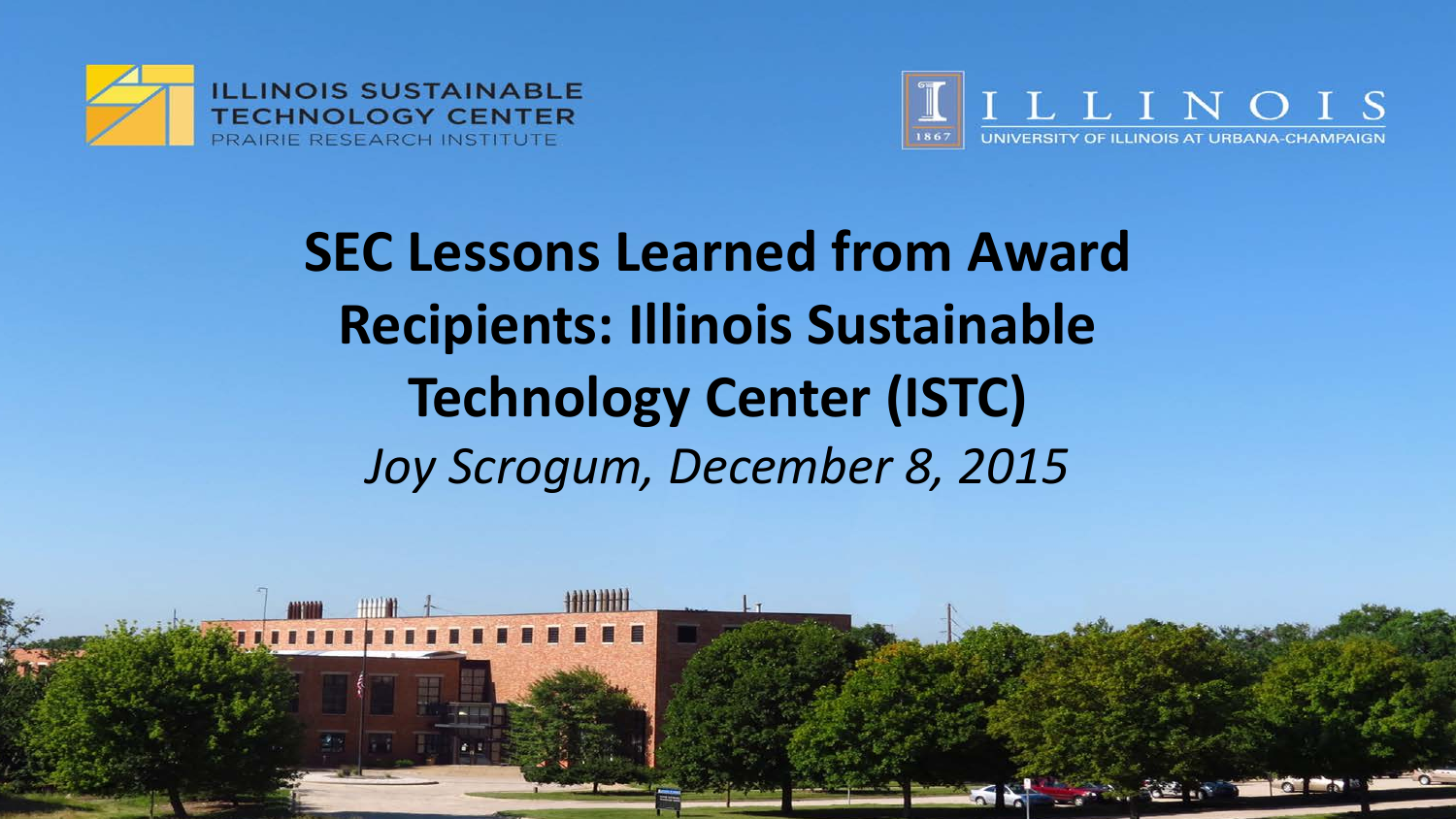### **Prairie Research Institute**:

Illinois-focused Resource Research and Service *Addressing societal challenges that impact Illinois and the global community*





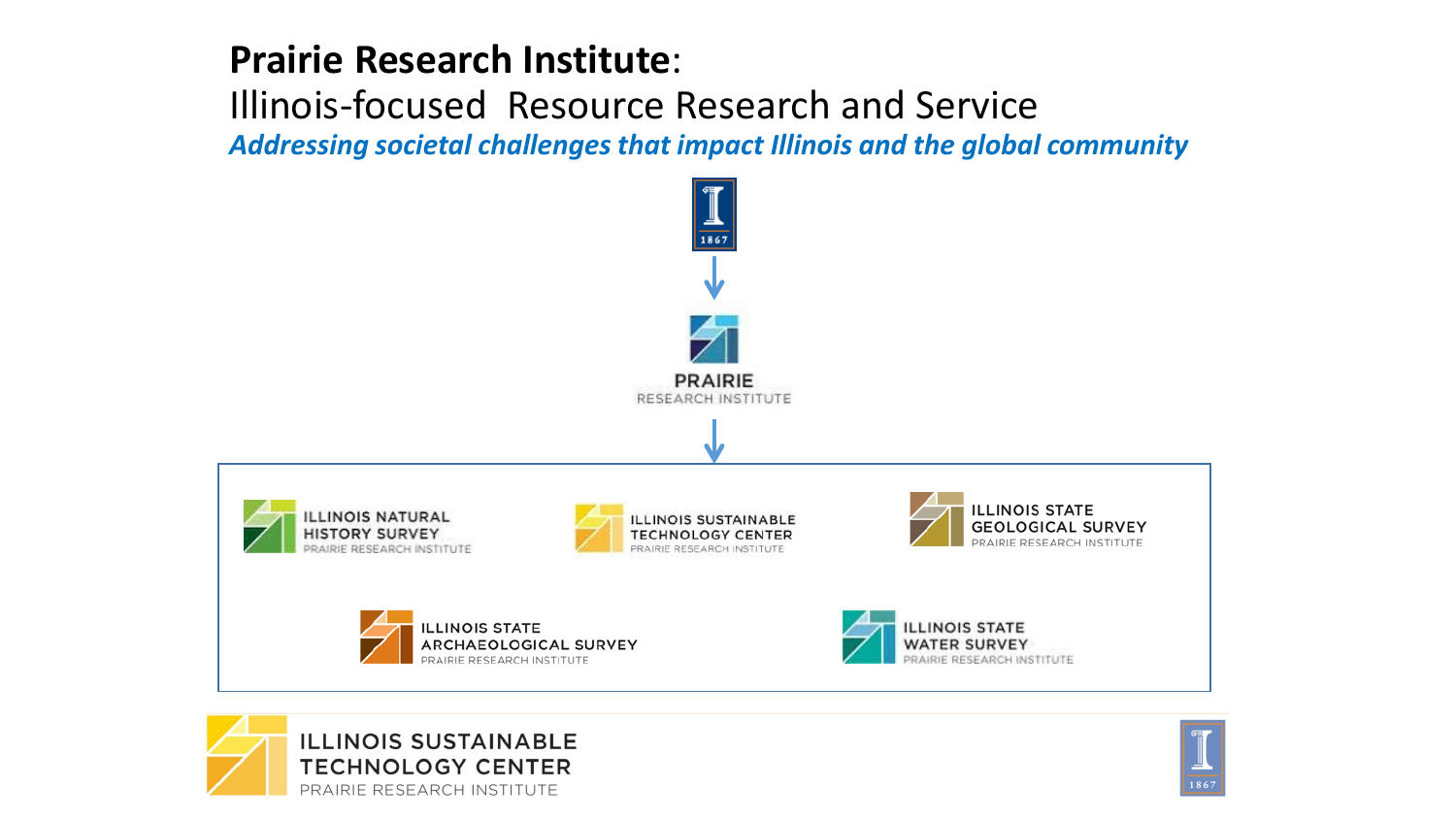# ISTC's Mission

"To encourage and assist citizens, businesses and government to prevent pollution, to conserve natural resources, and to reduce waste to protect human health and the environment in Illinois and beyond."





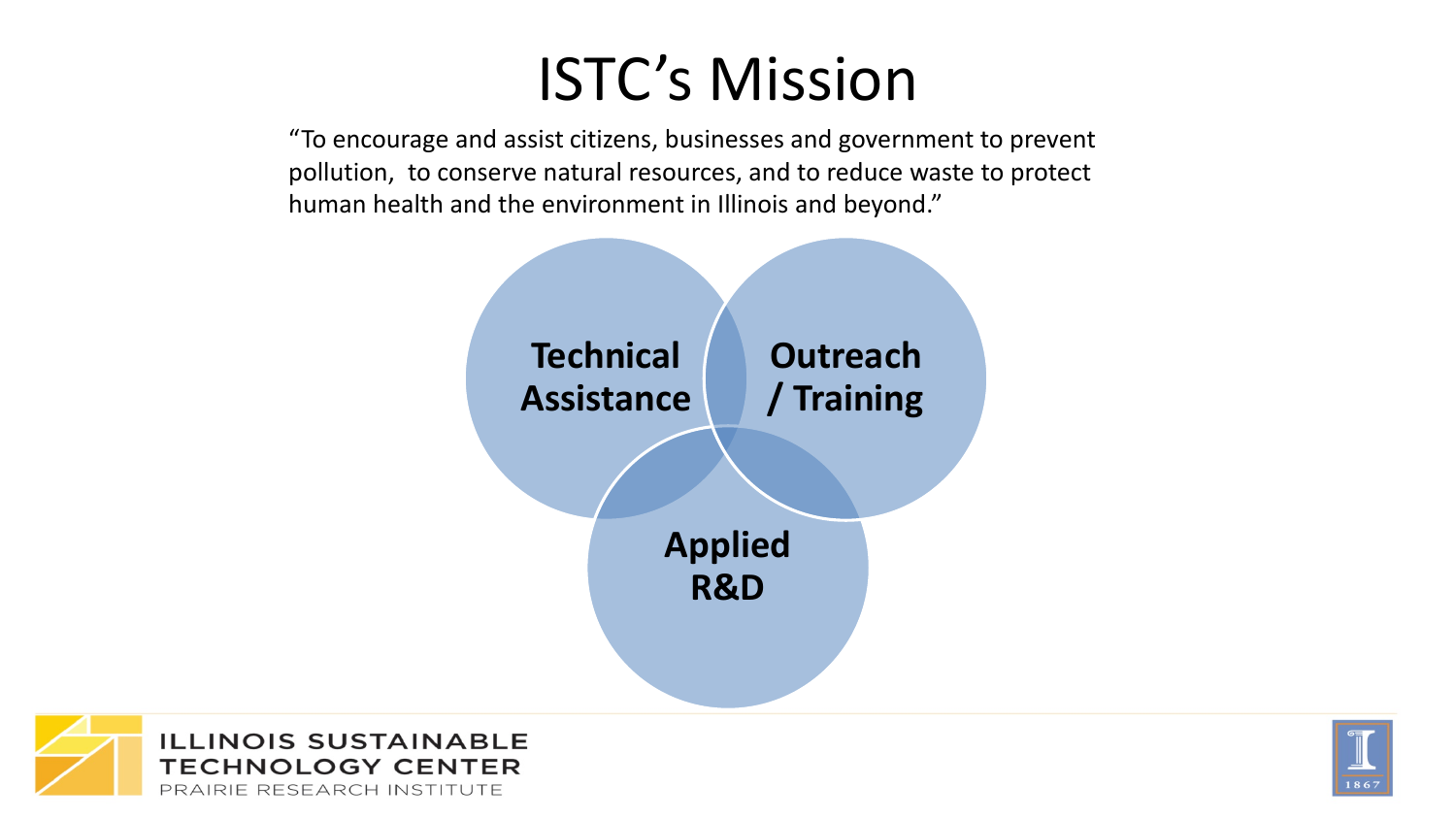# Becoming a SEC Partner



- [www.sustainelectronics.illinois.edu](http://www.sustainelectronics.illinois.edu/)
- Dedicated to the development and implementation of a more sustainable system for designing, producing, using, and managing electronic devices.
- Integrates principles of sustainability into curricula & educational experiences
- Technical assistance related to sustainable electronics issues provided to ISTC clients—including other campus units
- UI Sustainable Electronics Campus Consortium, <http://www.sustainelectronics.illinois.edu/services/campusconsortium.cfm>



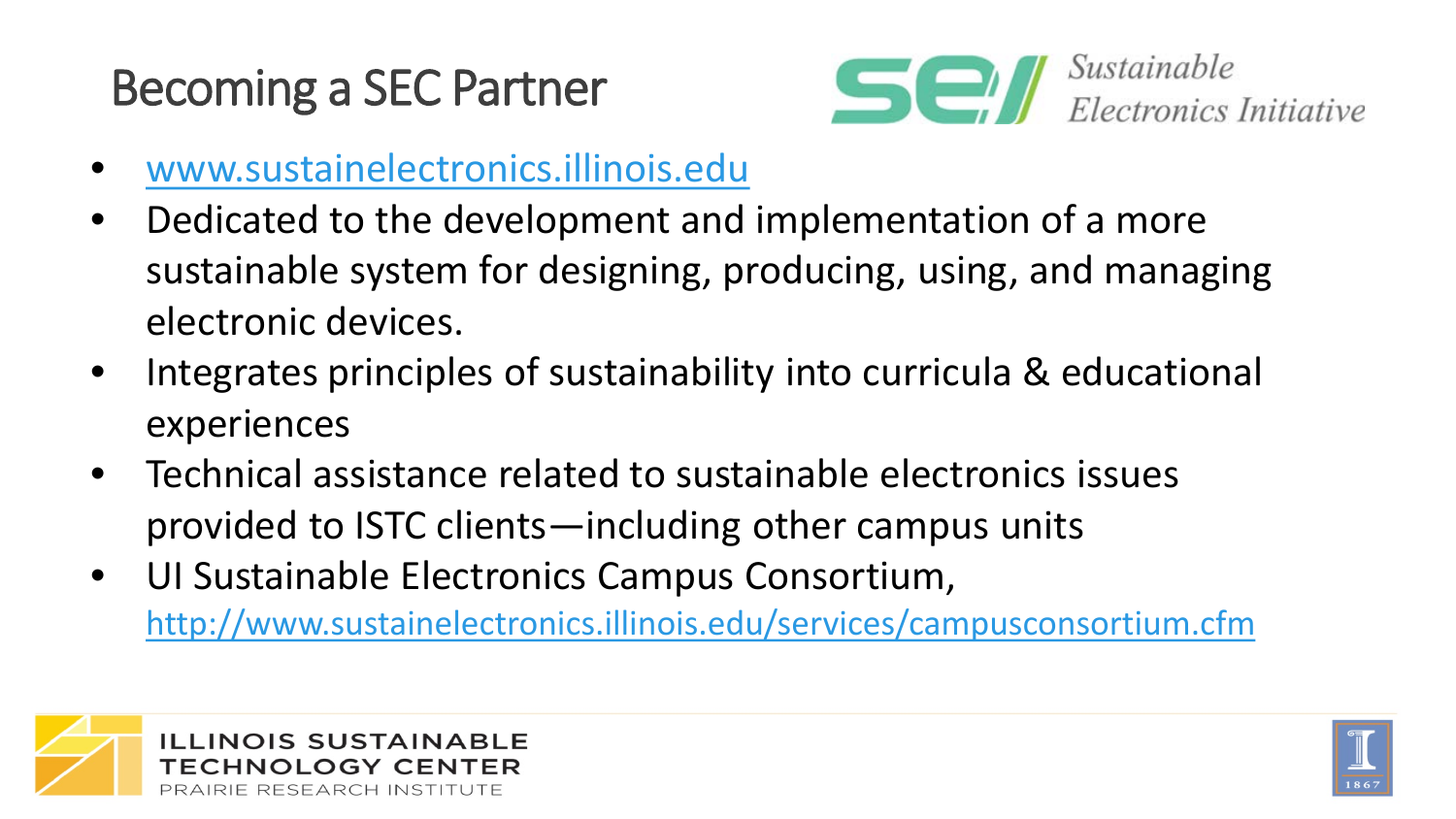# Becoming a SEC Partner

- Set an example at the University, & with ISTC clientele
- **ISTC became**  $1<sup>st</sup>$  **partner in IL in 2011**
- Many changes in staff & some organizational changes (IT turnover, etc.)
- Completed basic annual reporting until 2014; 1<sup>st</sup> yr. recognition was pursued
- ISTC internal sustainability committee—prime time/vehicle for creating internal policy





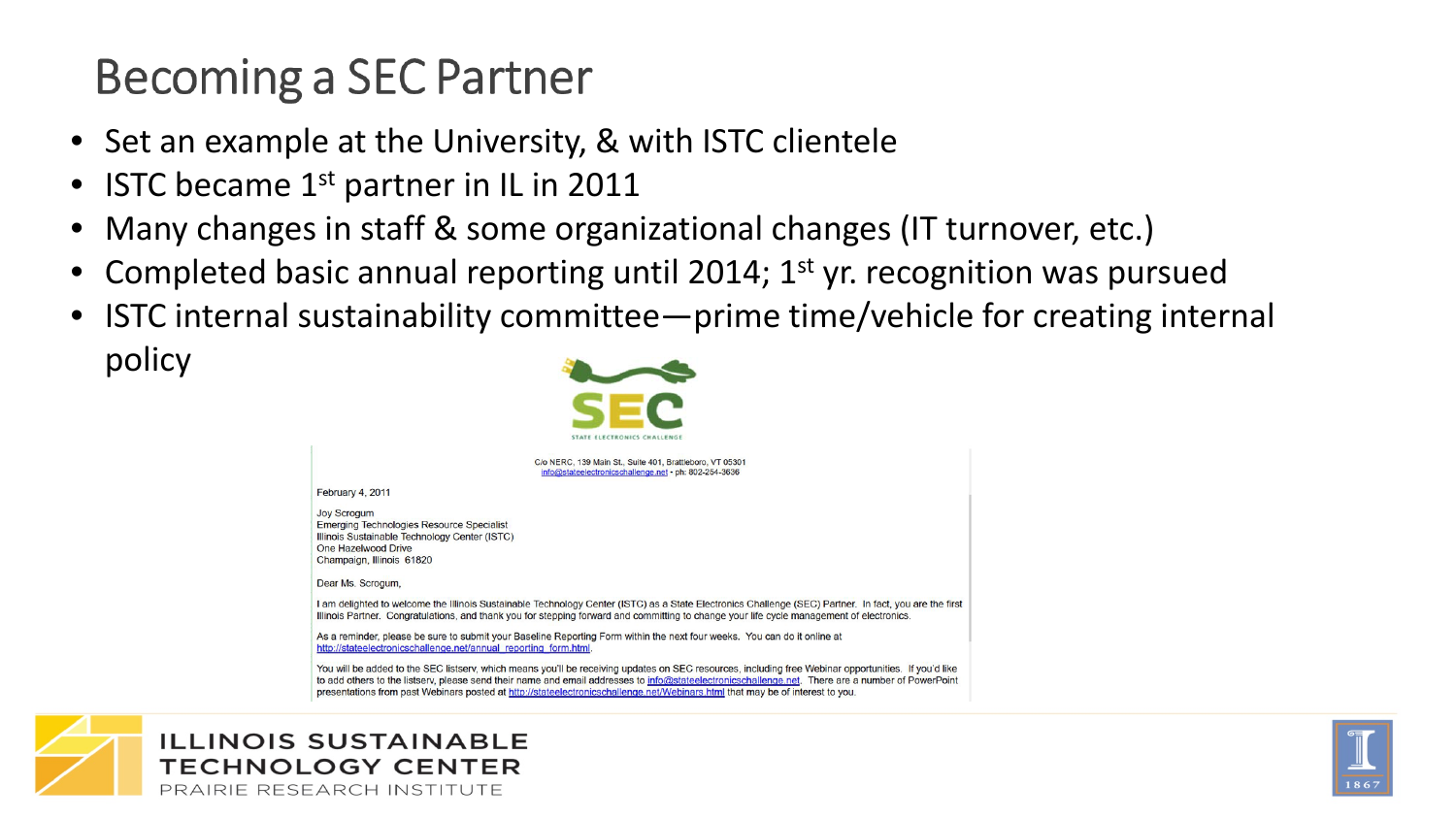- Some aspects of purchasing & all aspects of end-of-life management beyond control of individual units
- Policy written laying out how we comply with campus policies & how we go beyond campus compliance for each of the three lifecycle phases— Purchasing, Use, & End-of-Life Management

#### ISTC-Policies-for-the-Sustainable-Purchase, Use, and End-of-Life-Management-of-IT-

Equipment¶

Last-updated-December-2014¶

#### Purchasing¶

#### **Campus-Policies¶**

As a division of the Prairie Research Institute at the University of Illinois at Urbana Champaign, the Illinois Sustainable Technology-Center-(ISTC)-complies-with-the-following-UI-policies-when-making-IT-purchasing-decisions:¶ . Energy Use Policy: University of Illinois at Urbana-Champaign:

- http://www.energymanagement.illinois.edu/pdfs/EnergyUsePolicy.pdf.-This-policy-states-that-"Campus-unitsshould-purchase-energy-efficient-equipment-to-the-greatest-extent-possible,-in-accordance-with-the-Procurement-Code-and-USEPA-ENERGY-STAR®-requirements.-(Urbana-is-a-registered-Energy-Star-campus.)"¶
- → Campus Administrative Manual: Acquiring Energy-consuming Equipment: http://cam.illinois.edu/vi/VI-b-15.htm. "Units should opt for the most energy-efficient model where the simple payback is less than the expected-life-of-the-device/system. Units-are-asked-to-favor-the-lowest-energy-using-alternative, even-if-it-comesat a slight premium in first cost."
- •- Campus Administrative Manual: Acquisition Policy for Computer and Networking Equipment Software: http://cam.illinois.edu/vii/VII-b-4.htm.-Largely-a-financial-policy.-this-policy-does-note-as-objectives-"To-evaluatethe impact of the acquisition on University facilities, including space, utilities, and air conditioning," and "To evaluate-the-impact-of-the-acquisition-on-campus-computer-systems,-both-existing-systems-and-future-systemsdevelopment."-These-objectives-are-relevant-to-sustainability-in-terms-of-considering-energy-use-and-theestimated-useful-life-of-a-product-in-purchasing-decisions.¶
- •- Campus Administrative Manual: Installation of Equipment Requiring Special or Controlled Climatic Conditions: http://cam.illinois.edu/vi/VI-b-7.htm. "The installation of equipment having a material effect upon surrounding climatic conditions must be provided to F&S Engineering Design by the building coordinator for review prior to purchase."¶
- + Campus Administrative Manual: Acquisition Policy for Energy Efficient Equipment: http://cam.illinois.edu/vii/VII-b-13.htm. "Beginning-June-17,-1994, the-date-the-U.S.-Environmental-Protection-Agency's-(EPA)-"Energy-Star"-logo-made-its-debut,-all-personal-computers,-monitors,-and-printers-purchasedmust-have-the-"Energy-Star"-logo-affixed-to-them."¶
- ·→ Campus-Information·Technologies·and·Educational·Services·(CITES)·Guidelines·for·Energy·Conservation·and· Computing Equipment: https://www.cites.illinois.edu/guidelines/energy.html#purchasing. These guidelines are also-kept-in-mind-when-considering-the-purchase-of-IT-equipment.
- •- Campus Administrative Manual: Recycling, Recycled Products Procurement, and Waste Reduction: http://cam.illinois.edu/vii/VII-b-9.htm.·This-policy-not-only-gives-preference-to-products-with-recycled-materialcontent, it also encourages waste reduction through the purchase of products that have a long useful life. "By design, some items have great reliability or are easier to repair than other similar items." I
- OBFS-Urbana-Campus-Copier-Rental: https://www.obfs.uillinois.edu/purchases/purchases-types/copiers/. Approved suppliers must be used; these suppliers provide equipment that carries the "ENERGY STAR" logo to indicate-energy-efficiency.¶

With regard to packaging associated with purchased devices, see Campus Administrative Manual: Policy on Polystyrene Products: http://cam.illinois.edu/vii/VII-b-11.htm. "Polystyrene packing materials received in material shipments-should-be-retained-for-reuse-in-outgoing-packages."¶ я

#### **Beyond**-Campus-Compliance¶

As a leader in fostering innovative processes, procedures, and techniques promoting sustainability within the State of Illinois and beyond, and a partner of the State Electronics Challenge, ISTC is committed to going beyond the minimum campus-requirements-in-the-following-ways: 1

· + Reused·Equipment. Cognizant of the fact that reuse is higher on the US EPA Solid Waste Management Hierarchy than-recycling, whenever possible based upon availability and performance standards, reused equipment will



1867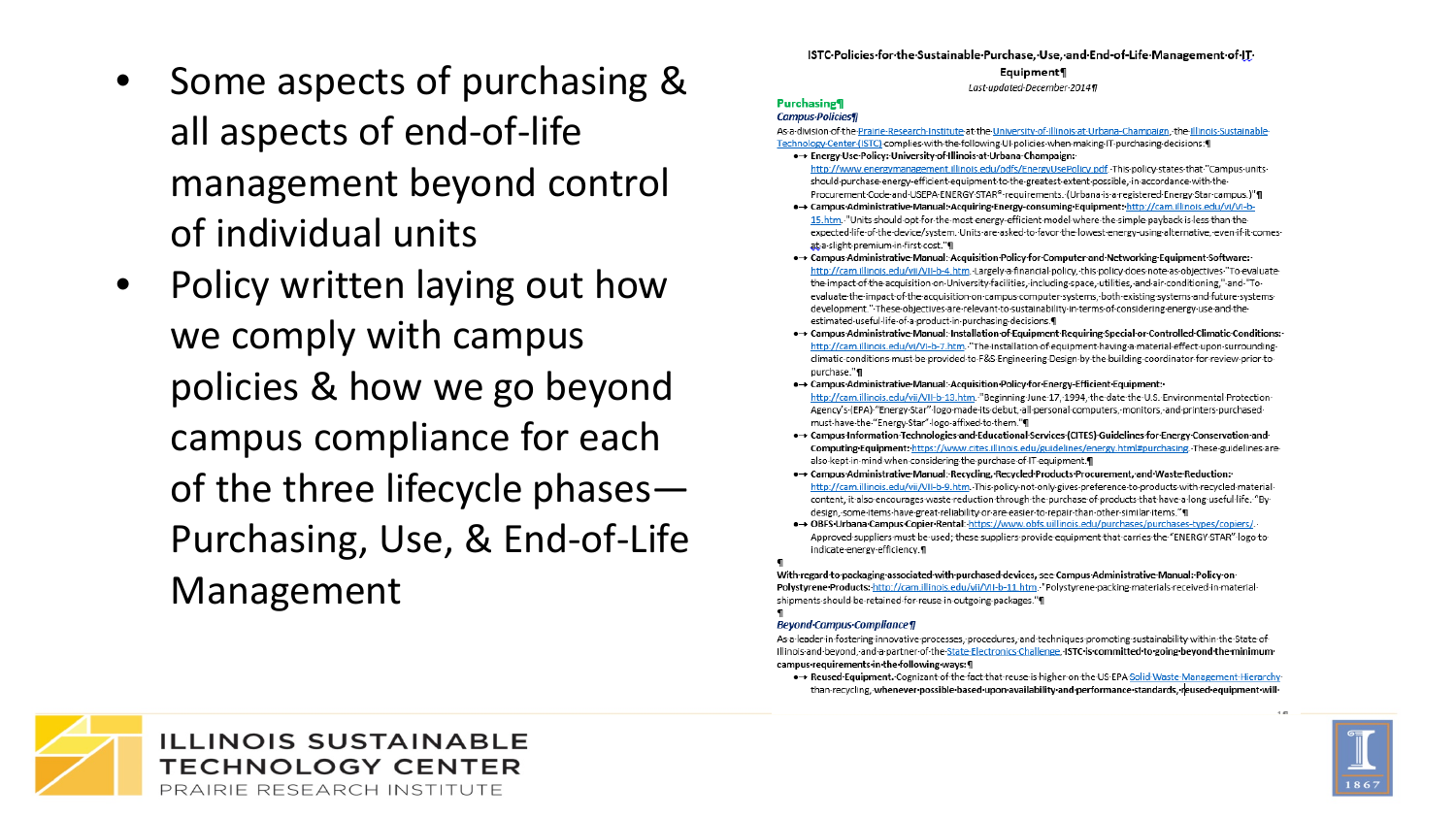## **Purchasing**

- Campus policy already focuses on energy-efficient (Energy Star) equipment & recycled content where possible
- ISTC policy includes preferences for reused (from campus, State, or federal surplus), refurbished equipment, local availability, & a minimum of EPEAT Bronze (for applicable devices)

**Use**

- Campus policy includes turning devices off when not in use, energy conservation, limiting printing & default double-sided printing (suggestion)
- ISTC policy makes double-sided default a requirement & Energy Star 'sleep' & 'power down' features enabled on all equipment except certain computers controlling lab equipment



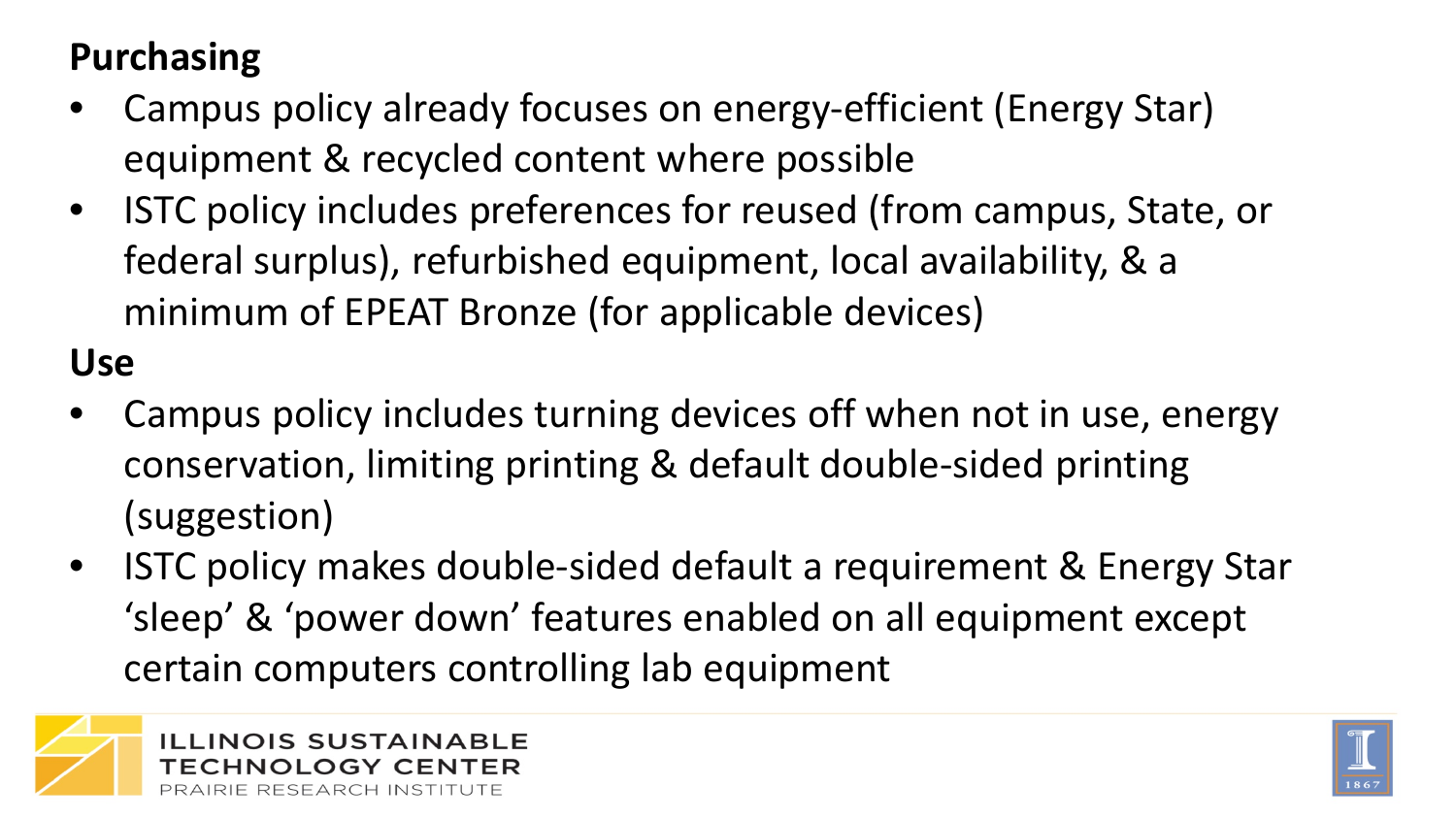## **End-of-Life Management**

- All functioning equipment on campus is put into campus surplus property for reuse/recirculation
- Sent to state Central Management Services Surplus property if not reused on campus for use in other state units, public auction, or donation to eligible IL schools, non-profits, & daycare centers (State Surplus Computer Donation Program)
- Non-functioning items are recycled via an R2 certified recycler





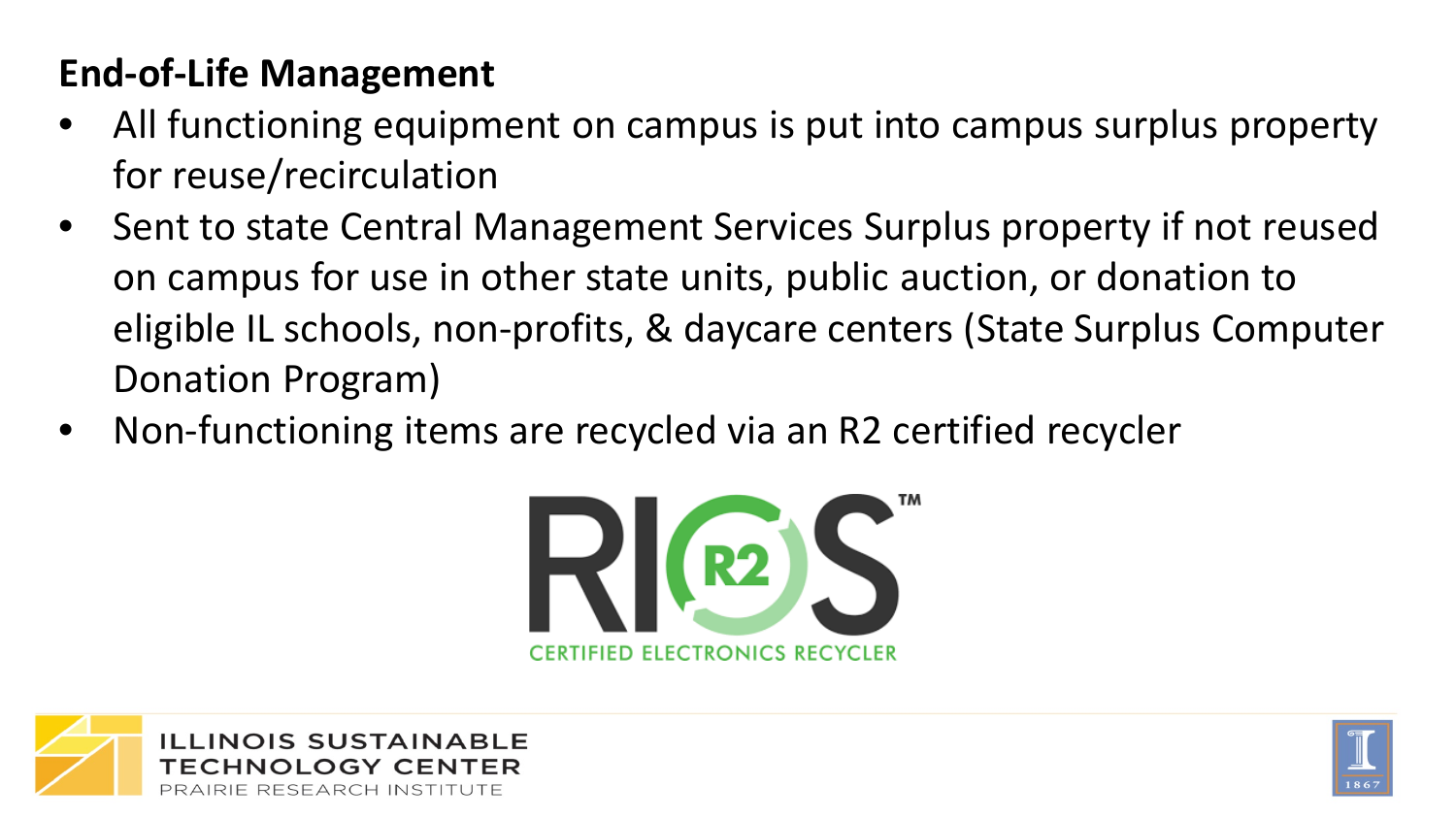### **Challenges**



- Purchasing records weren't always clear; IT staff order devices in bundles, so something that looks like 1 item in our records could be multiple items
- University centralized purchasing system is unwieldy in some ways; products can be flagged as 'green' or 'recycled' but meanings/reasons for designations not always clear
- Can't search central purchasing system for EPEAT registered items
- Existing campus policies related to electronics not all listed in one manual/on one site, so half the battle was gathering all the campus policies together.



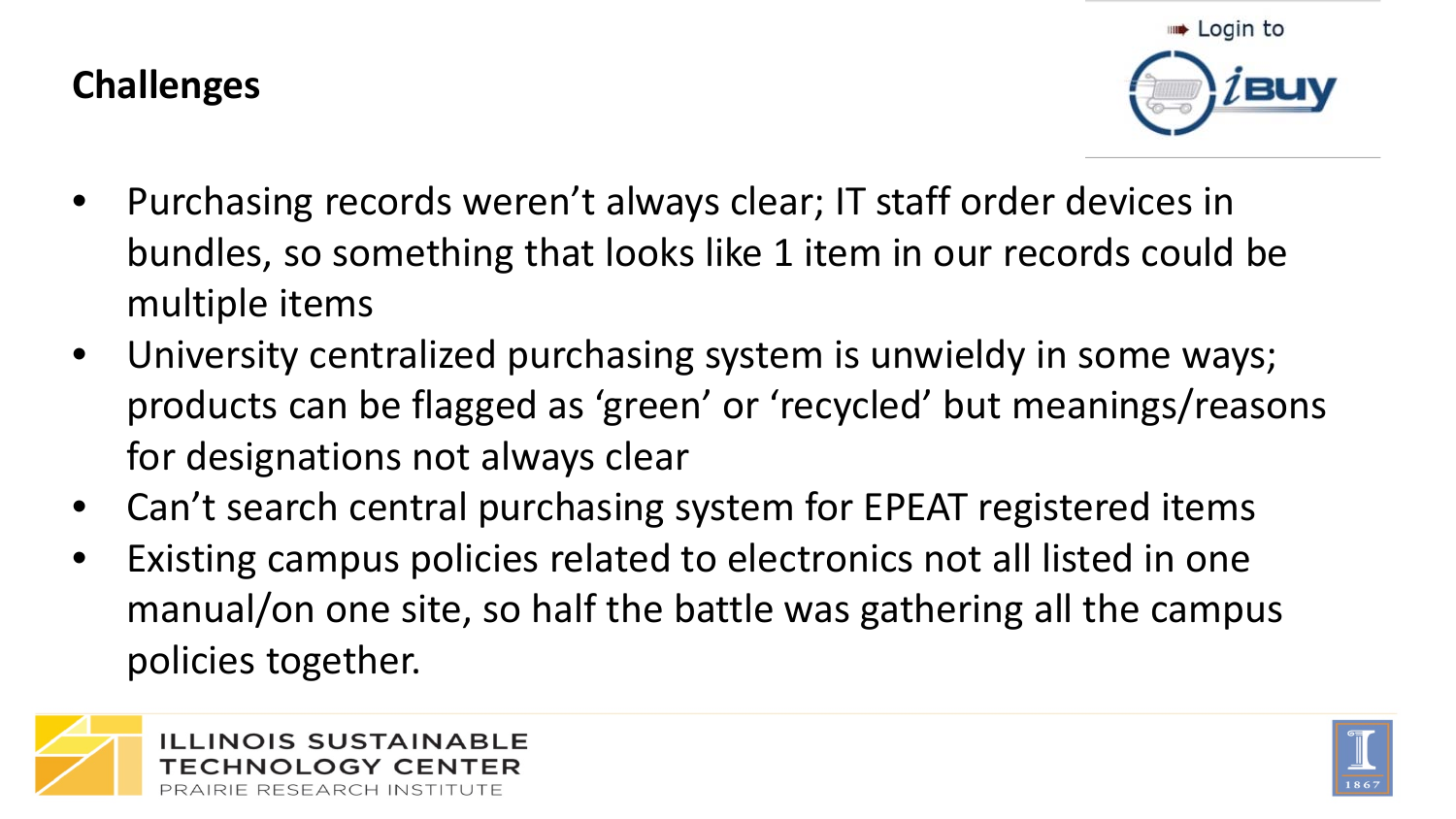

**ENVIRONMENTAL SUSTAINABILITY REPORT CY 2014** Partner: Illinois Sustainable Technology Center Date: March 26, 2015



|                         | <b>ENVIRONMENTAL BENEFITS</b>                       |                                           |                                            |                                         |                                            |                                                  |  |  |  |  |  |
|-------------------------|-----------------------------------------------------|-------------------------------------------|--------------------------------------------|-----------------------------------------|--------------------------------------------|--------------------------------------------------|--|--|--|--|--|
|                         |                                                     | <b>PURCHASING</b>                         | USE                                        | <b>REUSE &amp; RECYCLING</b>            | <b>TOTAL BENEFITS</b>                      |                                                  |  |  |  |  |  |
|                         | <b>Reduction in:</b>                                |                                           | <b>HOW MUCH</b>                            | <b>HOW MUCH</b>                         | <b>EQUIVALENT TO</b>                       |                                                  |  |  |  |  |  |
| 貧                       | <b>Energy use</b>                                   | 12,233 kWh                                | 73,358 kWh                                 | 228,951 kWh                             | 314,542 kWh                                | <b>Electricity to power</b><br>25 homes/year     |  |  |  |  |  |
| ÈΠ                      | <b>Greenhouse gas emissions</b>                     | 2 metric tons of<br>carbon<br>equivalents | 14 metric tons of<br>carbon<br>equivalents | 44 metric tons of<br>carbon equivalents | 60 metric tons of<br>carbon<br>equivalents | <b>Removing 43 cars</b><br>from the road/year    |  |  |  |  |  |
| 恐                       | <b>Toxic materials, including</b><br>lead & mercury | $2$ lbs.                                  | 0 lbs.                                     | 7 lbs.                                  | 9 lbs.                                     | <b>Weight of 2 bricks</b>                        |  |  |  |  |  |
| $\overline{\mathsf{W}}$ | <b>Municipal solid waste</b>                        | 385 lbs.                                  | O lbs.                                     | 1,632 lbs.                              | 2,017 lbs.                                 | <b>Waste generated by</b><br>0.5 households/year |  |  |  |  |  |
| 奧                       | Hazardous waste                                     | 81 lbs.                                   | 0 lbs.                                     | 176 lbs.                                | 257 lbs.                                   | <b>Weight of</b><br>1 refrigerators              |  |  |  |  |  |

Calculations for computers made using the Electronic Environmental Benefits Calculator (EEBC), Version 3.1, July 2012, at: http://www2.epa.gov/fec/publicationsand-resources#calculator. Imaging equipment calculations used the U.S. Department of Energy calculator (http://energy.gov/eere/femp/energy-and-cost-savingscalculators-energy-efficient-products) for the use phase, and the EEBC for recycling. Paper reduction calculations were made using the WARM model conversion factors, http://www.epa.gov/epawaste/conserve/tools/warm/pdfs/Paper\_Products.pdf, June 2014.

### **Partner Commitments to Green Electronics**



**EPEAT<sup>®</sup> PURCHASING:** 

Illinois Sustainable Technology Center included Electronic Product Environmental Assessment Tool (EPEAT<sup>®</sup>) registered computer products as a required or preferred standard in bids, contracts, and/or leases for IT equipment in calendar 2014.

**Certified Recyclers:** 

Illinois Sustainable Technology Center used a recycler that was certified to R2 in this calendar year.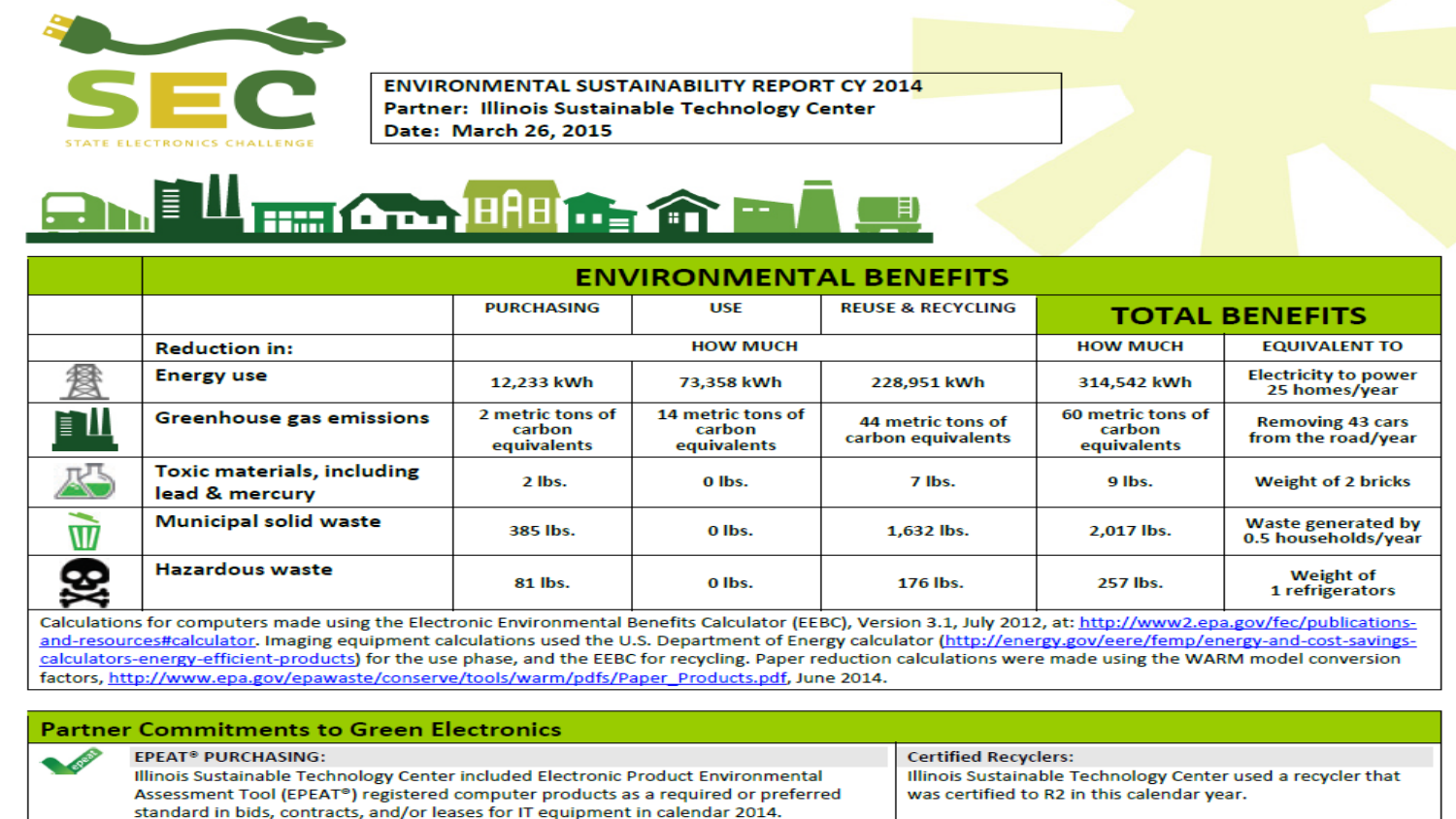

#### ENVIRONMENTAL SUSTAINABILITY REPORT CY2014 | Partner: Illinois Sustainable Technology Center | Date: March 26, 2015 | continued

|                                     |               | $\frac{1}{2}$     | <b>Contract</b><br>طالعه | .               | <b>Allen</b>      |                | m.              |                             |              |  |
|-------------------------------------|---------------|-------------------|--------------------------|-----------------|-------------------|----------------|-----------------|-----------------------------|--------------|--|
| <b>DATA INPUT Reported in Units</b> |               | <b>DESKTOP</b>    | LCD                      | <b>CRT</b>      | <b>NOTEBOOK</b>   | <b>COPIERS</b> | <b>PRINTERS</b> | <b>MULTI-</b>               | <b>Total</b> |  |
| unless otherwise indicated          |               | <b>PROCESSORS</b> | <b>MONITORS</b>          | <b>MONITORS</b> | <b>COMPUTERS/</b> |                |                 | <b>FUNCTION</b>             |              |  |
|                                     |               |                   |                          |                 | <b>TABLETS</b>    |                |                 | <b>DEVICES</b> <sup>1</sup> |              |  |
| <b>PURCHASING</b>                   |               |                   |                          |                 |                   |                |                 |                             |              |  |
| <b>EPEAT<sup>®</sup></b>            | <b>BRONZE</b> |                   |                          |                 |                   |                |                 |                             |              |  |
|                                     | <b>SILVER</b> |                   |                          |                 |                   |                |                 |                             |              |  |
|                                     | <b>GOLD</b>   | 15                | 25                       |                 | 8                 |                |                 |                             | 48           |  |

<sup>1</sup> EPEAT purchases for imaging equipment were not included in benefits calculations in 2014 as a calculator tool is not yet available.

| <b>DATA INPUT Reported in Units</b>   |         | <b>DESKTOP</b>    | LCD             | <b>CRT</b>      | <b>NOTEBOOK</b>  | <b>COPIERS</b> | <b>PRINTERS &amp;</b>         | <b>Total</b> |  |  |
|---------------------------------------|---------|-------------------|-----------------|-----------------|------------------|----------------|-------------------------------|--------------|--|--|
| unless otherwise indicated            |         | <b>PROCESSORS</b> | <b>MONITORS</b> | <b>MONITORS</b> | <b>COMPUTERS</b> |                | <b>MULTI-FUNCTION DEVICES</b> |              |  |  |
| USE                                   |         |                   |                 |                 |                  |                |                               |              |  |  |
| Power<br>Management<br><b>Enabled</b> | Unknown |                   |                 |                 |                  |                |                               |              |  |  |
|                                       | 100%    | 58                | 105             |                 | 58               |                | 16                            | 237          |  |  |
| <b>Average Lifespan</b>               | Unknown |                   |                 |                 |                  |                |                               |              |  |  |
| <b>Paper Reduction</b><br>Unknown     |         |                   | N/A             |                 |                  |                |                               |              |  |  |

Duplex Copying: Illinois Sustainable Technology Center had 100% of its copiers, printers, and multifunction devices set to default double sided printing.

| <b>DATA INPUT Reported in Units</b>     | <b>DESKTOP</b>    | LCD             | <b>CRT</b>      | <b>NOTEBOOK</b>   | <b>COPIERS</b> | <b>PRINTERS</b> | <b>MULTI-FUNCTION</b> | <b>Total</b> |  |  |
|-----------------------------------------|-------------------|-----------------|-----------------|-------------------|----------------|-----------------|-----------------------|--------------|--|--|
| Unless otherwise indicated <sup>1</sup> | <b>PROCESSORS</b> | <b>MONITORS</b> | <b>MONITORS</b> | <b>COMPUTERS/</b> |                |                 | <b>DEVICES</b>        |              |  |  |
|                                         |                   |                 |                 | <b>TABLETS</b>    |                |                 |                       |              |  |  |
| <b>END OF LIFE MANAGEMENT</b>           |                   |                 |                 |                   |                |                 |                       |              |  |  |
| <b>REUSE</b>                            | 49                | 20              |                 |                   |                | 14              |                       | 87           |  |  |
| <b>RECYCLING</b>                        |                   |                 |                 |                   |                |                 |                       |              |  |  |
| <b>RECYCLING: mobile phones (units)</b> |                   |                 |                 |                   |                |                 |                       |              |  |  |
| <b>RECYCLING: mixed office</b>          |                   |                 |                 |                   |                |                 |                       |              |  |  |
| electronics (lbs.)                      |                   |                 |                 |                   |                |                 |                       |              |  |  |

<sup>1</sup> For imaging equipment, unit data reported by Partners was converted to pounds for benefits calculations using the EEBC.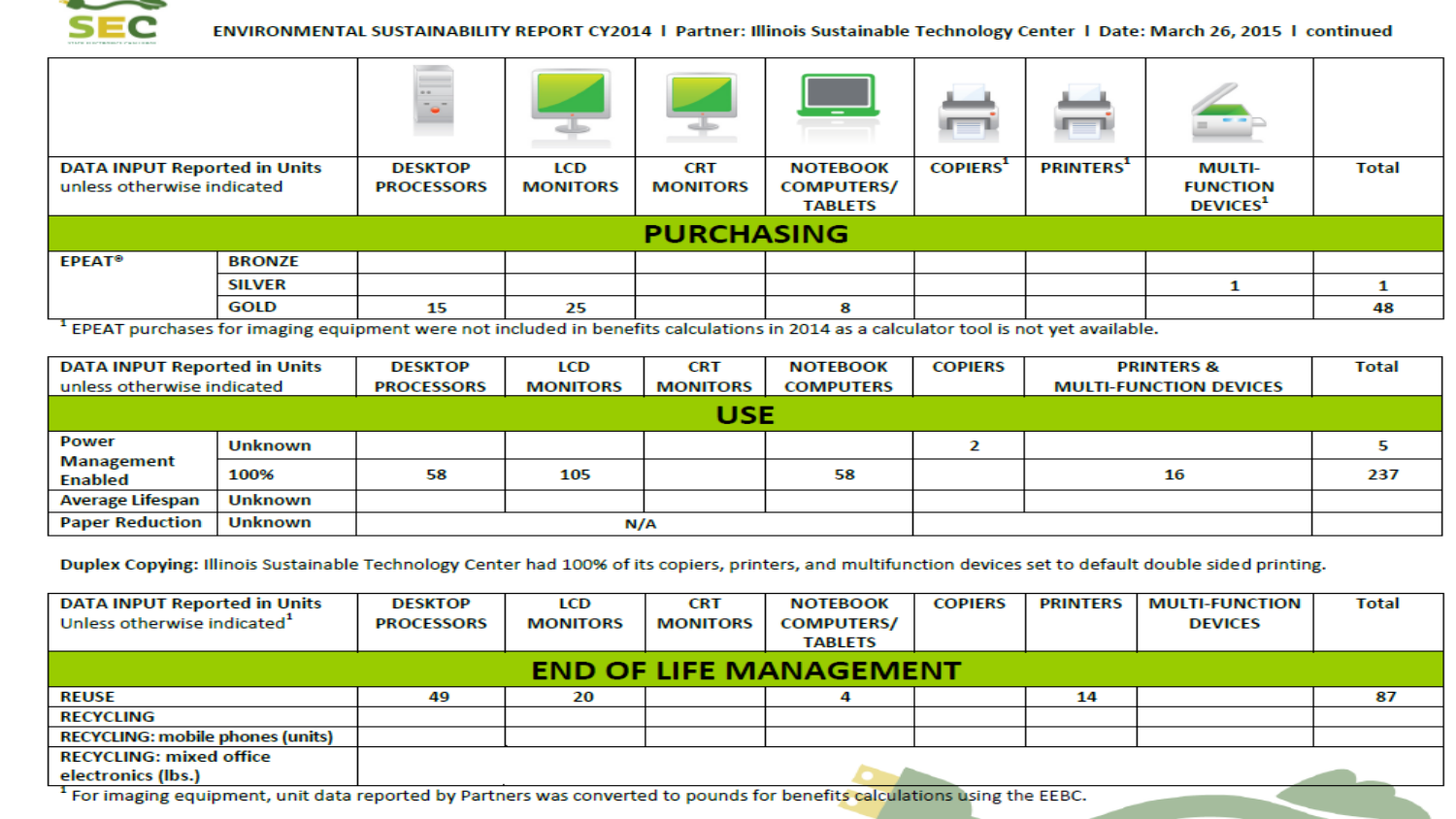### **Moving Forward**

- May increase purchasing requirements to EPEAT silver level
- ISTC staff members are involved with recently formed campus-wide committee on purchasing and waste, so hopefully our policy can be influential at that level
- We'll continue to encourage other units & other organizations to join SEC
- **Illini Gadget Garage**—SEI lead campus project. Collaborative repair center for students and staff owned electronics. So we're promoting repair and extending the useful life of electronics. Funded by Student Sustainability Committee.

<http://www.sustainelectronics.illinois.edu/research/gadgetgarage.cfm>